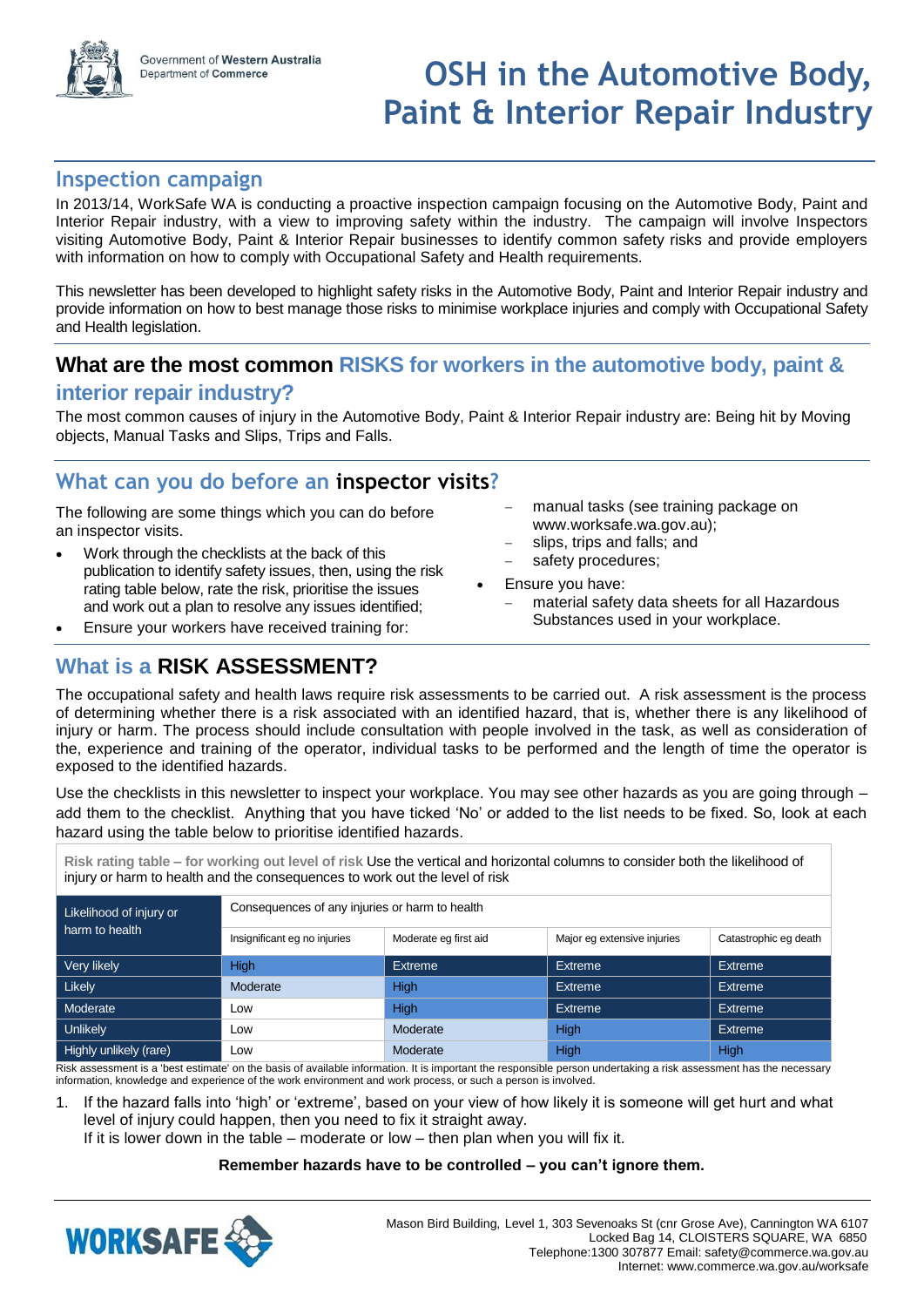## **Manual tasks**

#### **What is a manual task?**

Manual tasks refers to any activity or sequence of activities that requires a person to use their physical body (musculoskeletal system) to perform work including:

- manual handling (the use of force in lifting, lowering, pushing, pulling, carrying or otherwise moving, holding or restraining any person, animal or thing);
- performing repetitive actions;
- adopting awkward or sustained postures; and
- using plant, tools or equipment that exposes workers to vibration.

Those manual tasks that have the potential to cause injury or disease are referred to in this code of practice as hazardous manual tasks.

#### **What is the current legislation on manual handling and manual tasks?**

The *Occupational Safety and Health Act 1984* contains general duties and responsibilities placed upon employers and workers to ensure their own safety at work, and that of others who might be injured by the work. These duties extend to the prevention of manual handling injuries.

The Act also requires employers to investigate matters reported to them by employers, determine the action to be taken (if any), and notify the employee who made the report of the action to be taken.

The *Occupational Safety and Health Regulations 1996* require the employer to identify each hazard that is likely to arise from manual handling at the workplace and to assess the risk of injury or harm.

#### **How can hazards be identified?**

Hazardous manual tasks can be identified by:

- reviewing hazard/injury reports;
- consulting with workers and safety and health representatives; and
- by observing tasks being performed.

#### **What is a safe weight to lift?**

It is not possible to accurately assess manual handling tasks considering the weight of the load alone. For example, considering only the weight of the load will not significantly reduce the risk associated with manual handling tasks with low load weights, highly repetitive movements and poor postures.

The weight of a load is one of many common risk factors listed in the code of practice for assessing a manual handling task.

These risk factors fall into six basic categories:

- actions and postures
- forces and loads (including its weight)
- exposure to vibration
- the work environment
- systems of work
- worker characteristics.

There are variations in people's height and weight, and there are variations in their lifting ability. Design tasks that are safe for all people in workplaces. The Occupational Safety and Health Act 1984, section 19, requires that the work environment does not expose workers to hazards.

## **Training in MANUAL TASKS**

Training for manual tasks should include both theoretical and practical training for workers, and should occur both at induction for new staff, and on a regular (yearly) basis thereafter.

Theoretical training should cover a risk management approach, that is, workers should be able to identify manual task hazards, assess the risk of injury from exposure to those hazards, and determine what controls are needed to minimise the risk. When faced with their usual work tasks, this means that the worker should be able to identify those risk factors that may potentially make their work hazardous (for example, lifting above chest height or prolonged standing). They should also know what processes to follow to report hazards, so that these can be addressed by management.

Task specific training might include information on preparing the environment for the manual task; effective working postures; how to select and use equipment; and techniques training in lifting, pushing/pulling, carrying and holding.

More information on training requirements is available in the Code of Practice: Manual Tasks (2010), available for free download from www.worksafe.wa.gov.au. WorkSafe also has a free manual handling training package available for employers to modify, adopt and use as their own, also available for download through the website.

۰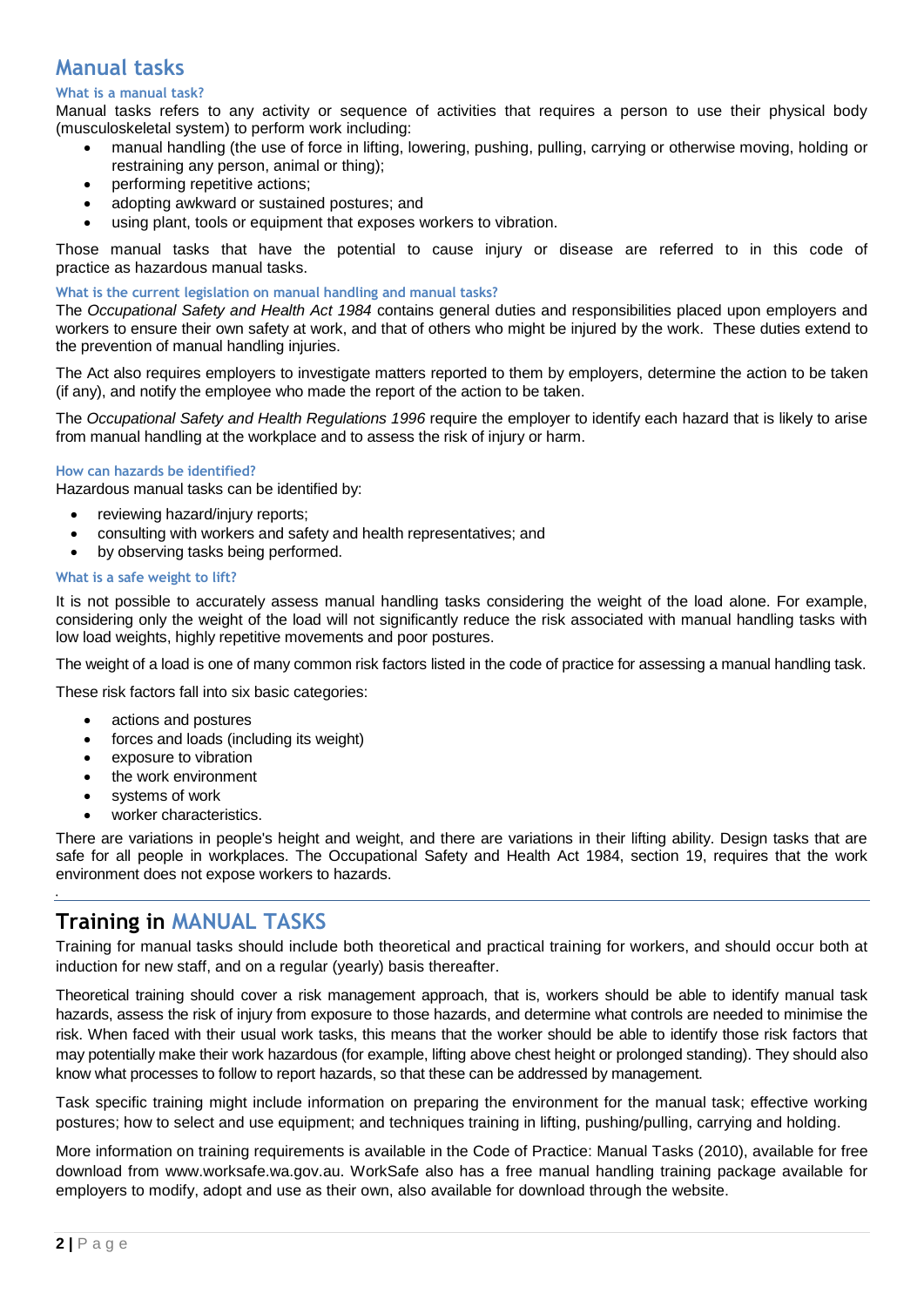## **Hazardous substances**

Automotive Body, Paint and Interior Repair involves the use of hazardous substances (solvents, two-pack paints containing isocyanates). These substances can cause occupational asthma, skin sensitisation/allergic dermatitis and affect the central nervous system. Many Automotive Body, Paint and Interior Repair workplaces are small businesses and may have limited occupational safety and health resources.

#### **Common problems**

WorkSafe visited approximately 50 workshops between 2009-2011 to assess and improve compliance with the occupational safety and health legislation, and in particular the hazardous substances requirements such as the use of correct respiratory protection and provision of health surveillance. A limited amount of air monitoring for isocyanates and urine testing for isocyanate metabolites was conducted.

Common issues requiring improvement included:

- 1. Air supplied respirators not provided when spraying two-pack paints or primers containing isocyanates;
- 2. Breathing air quality not checked;
- 3. Respirators not stored in clean conditions or not maintained;
- 4. Some spray-painters lifted the visor to inspect work before fumes had dispersed;
- 5. Workers were often not aware that the isocyanates in 2-pack paints can cause occupational asthma and skin sensitisation (allergic dermatitis);
- 6. Inadequate training and information provided to workers;
- 7. Health surveillance (respiratory and skin medical checks) was not usually provided to spray painters who used two-pack paints;
- 8. Spray booths not maintained or with low airflow in parts of the booth;
- 9. Workers and employers were unaware of booth clearance time (time taken for fumes to clear after spraying);
- 10. Material safety data sheets (MSDS) were not available for paints, thinners and other hazardous substances or not up to date (older than five years);
- 11. Risk assessments for hazardous substances had not been conducted; and
- 12. Urine tests for some spray painters were consistent with exposure to isocyanates. We noted that urine tests were better than air monitoring for identifying low level exposure.

## **Health SURVEILLANCE**

#### **What does it mean to the employer?**

The employer should permit the appointed medical practitioner to have access to the workplace assessment conducted for the *National Model Regulations for the Control of Workplace Hazardous Substances*  [NOHSC:1005(1994)]. This should provide useful information on all workplace exposure factors.

Results of the health surveillance must be communicated to the employee and to the employer as soon as practical so that investigations and, where appropriate, remedial action can be taken.

Employees who have been removed from work with hazardous substances should continue to be provided with information concerning the results of workplace assessment and their health status. Employers should review their training programs.

#### **Confidentiality and consent**

Those providing health surveillance must maintain the confidentiality of the medical records of all employees past and present*.*

Consent for health surveillance should be sought from an employee before health surveillance commences. Consent should be separate from consent given for any other medical treatment.

Employees should participate in the health surveillance program unless there is some compelling reason to the contrary. In this case, the matter should be discussed with the appointed medical practitioner responsible for health surveillance.

The written consent of the employee has to be obtained before the results can be released to a third party not covered by professional confidentiality.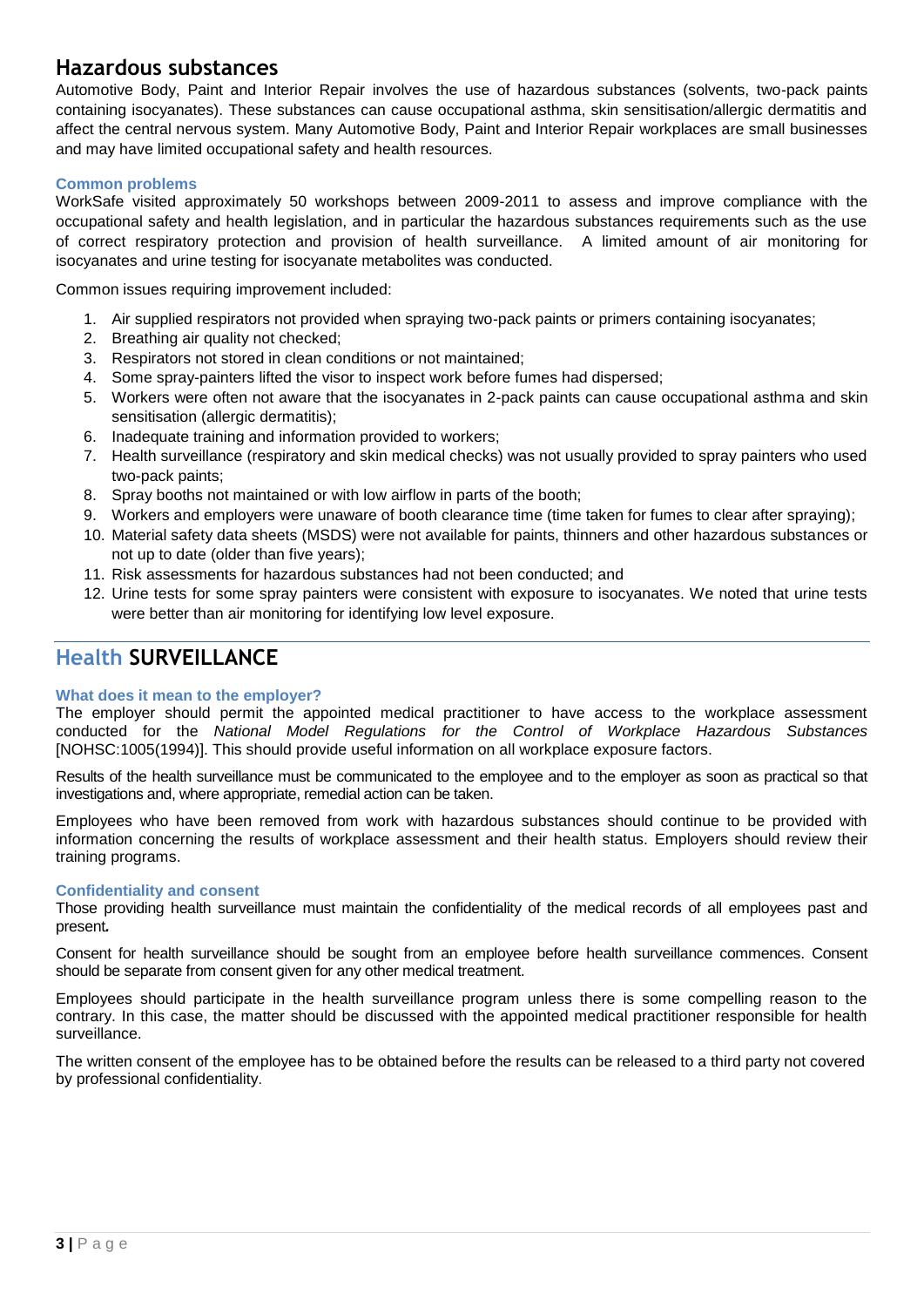## **Electrical SAFETY**

Electrostatic spray painting brings with it electrical hazards and additional requirements for safe work practices are required. For example, all equipment, including spray guns and booths should be earthed. All hooks used to suspend objects to be sprayed should be cleaned prior to re-use in order to maintain effective metal contact.

Earthing of equipment, objects being coated and personnel ensures maximum coating efficiency, reduces free dust and prevents build-up of static charges capable of causing ignition.

## **What information and training is required to use isocyanates?**

Information and training should be provided to workers in a manner that is readily understood with special consideration given to language and literacy issues.

In relation to information and training at the workplace:

- workers must be informed of all identified hazards in the workplace;
- workers must be given information, instruction, training and supervision on safe working procedures, including fitting, use and storage of personal protective clothing and equipment;
- workers should know how to identify hazards and to report them to a supervisor;
- training on hazardous substances must include potential health effects of the substances used, control measures, correct use of protective clothing and equipment and the need for and details of health surveillance;
- workers from non-English speaking backgrounds may have special needs. They should be provided with information in their first language and increased supervision if necessary;
- workers must be trained in spill clean up, if required to do so, and in emergency evacuation procedures; and
- training should be ongoing, with regular revision of safe procedures.

Source: Guidance note: controlling isocyante hazards at work

## **Personal protective equipment**

Control of worker exposure must be achieved by means other than the use of personal protective equipment. However, when other control measures, such as engineering controls and safe work practices, do not ade quately protect the worker, then personal protective equipment must be worn.

Personal protective equipment must include full protective clothing including overalls, gloves, head and eye protection and respiratory protection, selected and used in compliance with relevant Australian Standards. In particular:

- a powered air purifying respirator should be worn, which complies with AS/ NZS 1716-1994 Respiratory protective devices, and used in accordance with AS/NZS 1715-1994 Selection, use and maintenance of respiratory protective devices;
- the respiratory protective equipment must provide head covering to avoid dust build-up around the edges of the facemasks. A ventilated full-head covering may also be more comfortable in a hot environment;
- during manual spraying, the gun-hand must not be insulated from the gun. Either a cover sleeve must cowl the gun hand or the palm of an insulating glove may be cut out. Operators standing outside a booth and spraying inside a booth through an aperture must wear this type of protective equipment; and
- anti-static footwear should be provided. The static spray painting source Code of practice: Spray painting

## **NOISE**

#### **What is a 'safe' level of noise?**

One of the main effects of noise at work is noise-induced hearing loss. This can happen in two ways:

- noise of very high peak levels (more than about 135-140 decibels (dB)) can cause immediate damage to the structures of the inner ear; or
- noise of a lower level over an extended period of time can cause gradual damage.

People vary in their susceptibility to noise damage. A 'safe' level to protect the most noise-sensitive people from any hearing loss during a working lifetime, would be an average over the work shift of about 75 dB(A). For more information see Section 1.2 of the Code of practice, Managing noise at workplaces.

Noise can also contribute to other health effects such as increased blood pressure, stress and tinnitus (ringing in the ears). Safe levels to guard against these effects have not yet been determined and research is continuing. As a guide, stress can be reduced by keeping levels below 55 dB(A) in areas where people need to do work requiring concentration.

Another effect of noise is difficulty communicating and hearing warning signals or other sounds needed to work safety. A 'safe' level in these situations will vary depending on the level of the signals and the hearing capabilities of the listeners.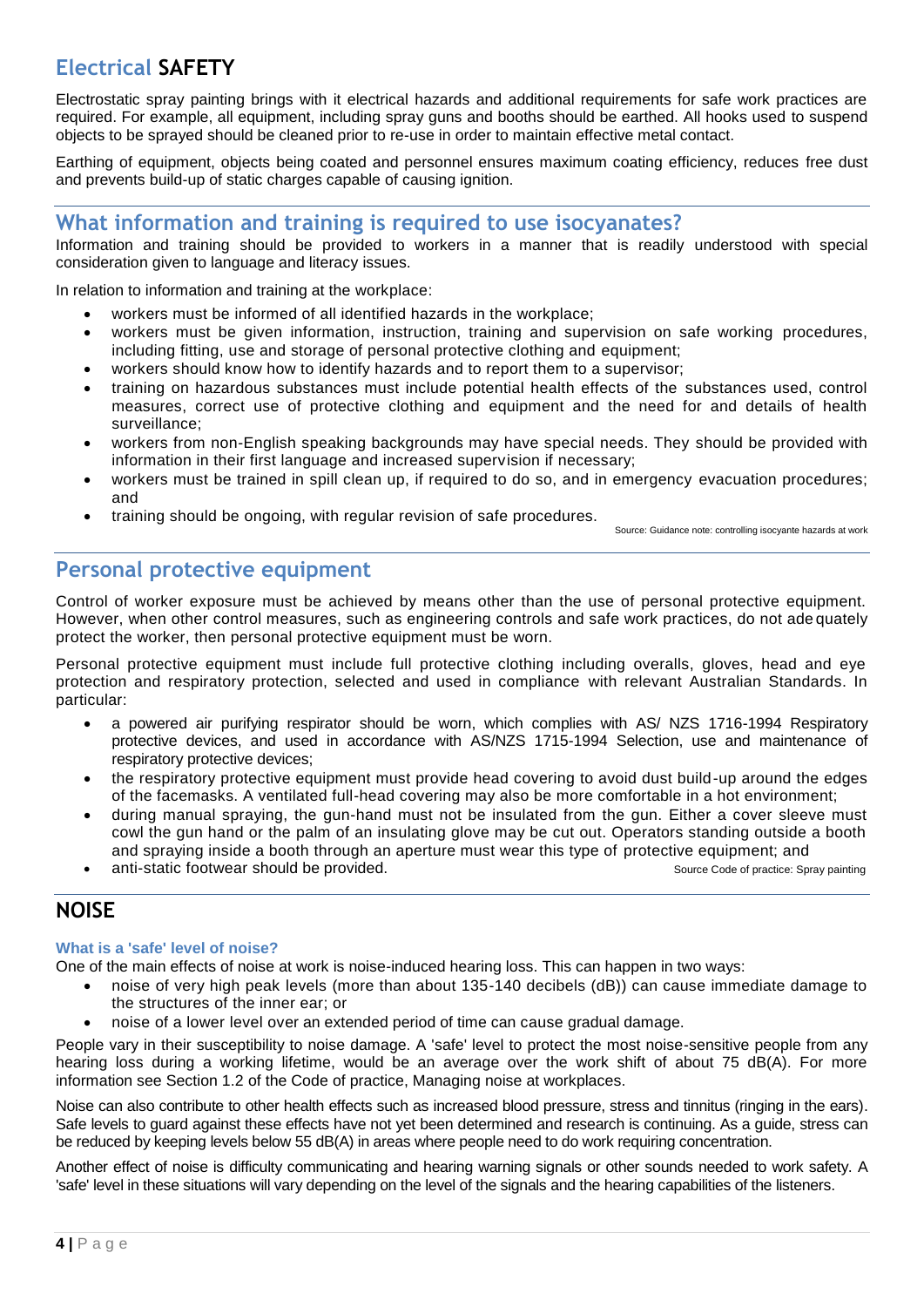#### **Why do employers have to reduce noise at the source when workers can wear hearing protectors?**

The various types of hearing protectors (earmuffs, ear plugs, semi-inserts) are not the best forms of protection because they rely on individual workers being able and willing to use the equipment correctly. Failure to wear the hearing protectors correctly 100% of the time in excessive noise will significantly decrease the effective protection. Their effectiveness is also reliant on their condition and whether they fit correctly, which is particularly difficult if other protective equipment also needs to be worn. They can also fail or be inefficient without this being visibly obvious.

For all these reasons, hearing protectors are regarded as a last resort risk reduction measure, to be used only when all other practicable steps to reduce excessive noise have been taken.

#### **How can noise levels of loud machines and equipment be reduced?**

Depending on the source, noise can be reduced in several ways, as follows:

- buying quiet machinery and equipment;
- maintaining machinery and equipment routinely;
- reducing machinery and equipment vibration;
- muffling engine and compressed air noise;
- isolating the noise source in an insulated room or enclosure;
- placing a barrier between the noise source and the worker; or
- isolating the worker from the source in an insulated booth or room.

## **Reporting an INJURY**

•

All deaths and certain types of injury or disease, in connection with work, must be reported to WorkSafe. Failure to report could lead to prosecution.

Reporting must be done by the relevant employer whenever death or certain types of injury occurs in connection with the relevant employer's business. Relevant employers may include the self-employed, principal contractors, labour hire agents and directors.

In some cases, WorkSafe will require notification of the same reportable death, injury or disease by different 'relevant employers'. For example, if a manufacturer hired a self-employed contractor whose work caused a reportable injury at the manufacturer's workplace, a report would be required from both the manufacturer and the self-employed person.

Reporting is required for:

- employees who suffer death/injury/disease at work or at employer provided residential premises as described under s23G(2) of the Act;
- non-employees who suffer death/injury/disease at a workplace or in connection with the business of an employer or a self-employed person; and
- self-employed people, who suffer death/injury/disease at work or in connection with work.

Types of injuries that must be reported:

- A fracture of the skull, spine or pelvis.
- A fracture of any bone in the arm, other than in the wrists or hand, or in the leg, other than a bone in the ankle or foot.
- An amputation of an arm, a hand, finger, finger joint, leg, foot, toe or toe joint.
- The loss of sight of an eye.
- Any injury other than those referred to above which, in the opinion of a medical practitioner, is likely to prevent the employee from being able to work within 10 days of the day on which the injury occurred.

#### **How to report**

Notification will be accepted either in person, in writing, by fax, by telephone or email. You can download copies of the forms from the WorkSafe website: www.worksafe.wa.gov.au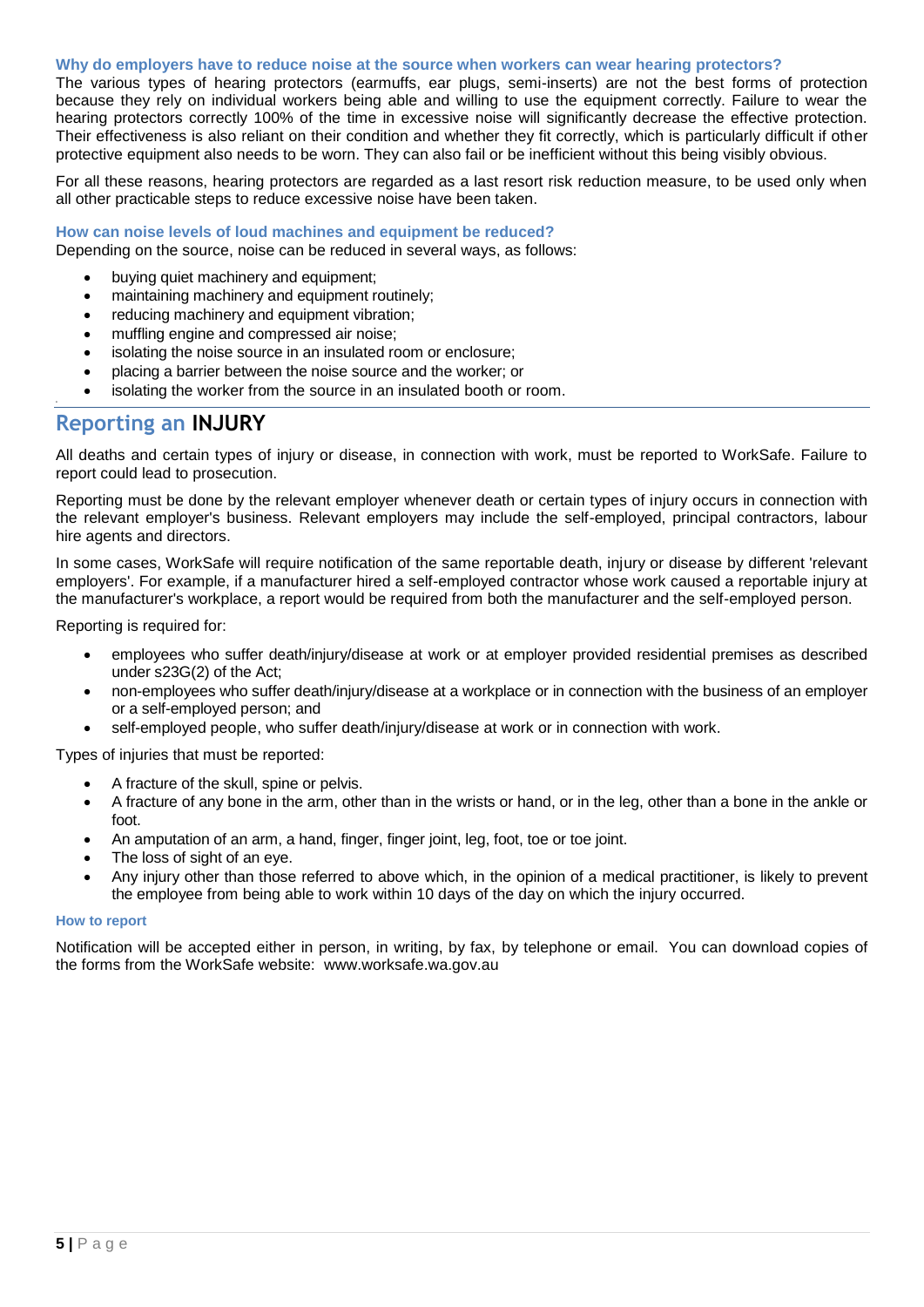# **Checklists**

## **Automotive Body, Paint & Repair: WORKING SAFELY WITH HAZARDOUS SUBSTANCES**

*Checklist is for hazardous substances related issues -* Take action on items where "No" is checked.

|                                                                                                                                                 |        |    | Personal protective equipment safety checklist |
|-------------------------------------------------------------------------------------------------------------------------------------------------|--------|----|------------------------------------------------|
| Check                                                                                                                                           | yes    | no | n/a                                            |
| Air-supplied respirators used when spraying 2-pack paints (not cartridge style)                                                                 |        |    |                                                |
| Breathing air is tested annually or more often and results are available (test<br>oxygen, carbon monoxide, carbon dioxide, oil and temperature) |        |    |                                                |
| Respirators are stored in sealed, clean containers and cleaned before and after use                                                             |        |    |                                                |
| Respirators are cleaned, checked and maintained regularly                                                                                       |        |    |                                                |
| Chemical resistant gloves (eg nitrile) and coveralls are worn when spraying/mixing                                                              | $\Box$ |    |                                                |

|                                                                                                                                    |            | Storage & handling safety checklist |     |  |
|------------------------------------------------------------------------------------------------------------------------------------|------------|-------------------------------------|-----|--|
| Check                                                                                                                              | <b>ves</b> | no                                  | n/a |  |
| Spill procedure and spill cleanup equipment are available                                                                          |            |                                     |     |  |
| Paints and thinners are stored in closed containers, the storage area is ventilated,<br>and they are not stored in the spray booth |            |                                     |     |  |
| Containers earthed during decanting of flammables from drums                                                                       |            |                                     |     |  |

|                                                                                                                                                                  | $\mathcal{L}$ |              |              |
|------------------------------------------------------------------------------------------------------------------------------------------------------------------|---------------|--------------|--------------|
| <b>Check</b>                                                                                                                                                     | yes           | no           | n/a          |
| Good extraction ventilation in mixing/pouring area                                                                                                               | П             | Ш            | $\mathbf{1}$ |
| A spray booth is used when spraying with any hazardous paint or primer (except<br>small amounts of touch up work)                                                | $\Box$        | L            | П            |
| Spray booth is inspected regularly                                                                                                                               |               |              |              |
| (Check for cracked or damaged light fittings, heavy paint build up on filters or<br>surfaces, exhaust air filters not fitting correctly or missing, low airflow) | П             | $\mathbf{I}$ |              |
| Booth is regularly maintained (filters, lights and cleanliness) and maintenance<br>records are kept                                                              | П             |              | П            |
| Spray booth is made of non-combustible materials                                                                                                                 | П             | П            | П            |
| Spray booth has smooth, easy to clean interior                                                                                                                   | Ш             |              | $\mathsf{L}$ |
| Lighting in spray booth does not present an ignition source (eg lights are in a<br>sealed enclosure)                                                             | П             |              |              |
| No ignition sources in or near spray booth                                                                                                                       | П             | П            | П            |
| Emergency exits are easy to open and have signage                                                                                                                | П             |              |              |
| Signs are on spray booth doors that say: "Warning: Toxic and/or flammable<br>vapours may be present"                                                             | П             | L            | П            |
| Spray booth exhaust stack at least 3m above roof and vertical                                                                                                    | □             | Ш            | П            |

#### Spray booth and ventilation safety checklist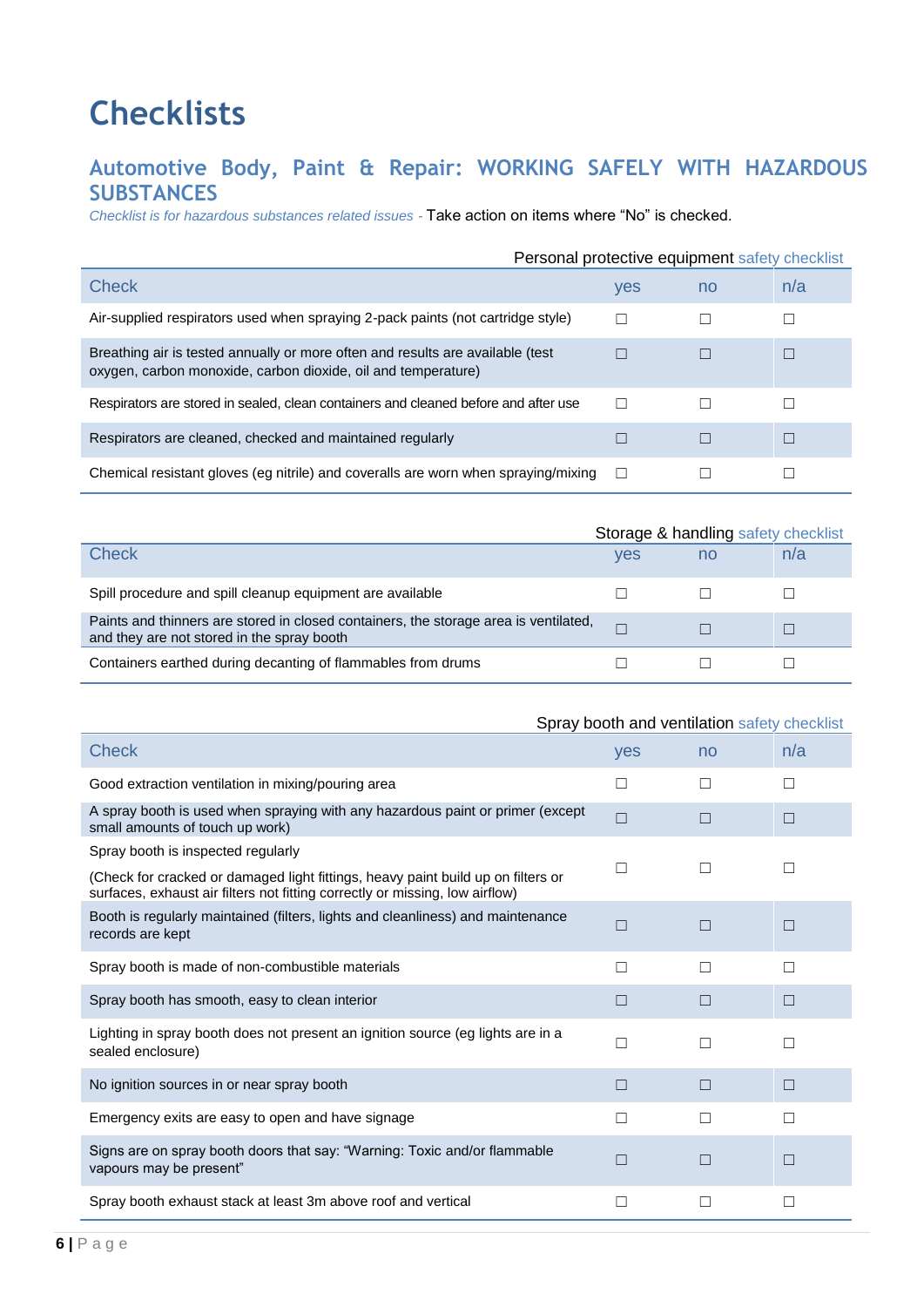|                                                                                                                                                                                                                                             | Spray booth safety checklist |    |     |
|---------------------------------------------------------------------------------------------------------------------------------------------------------------------------------------------------------------------------------------------|------------------------------|----|-----|
| Check                                                                                                                                                                                                                                       | yes                          | no | n/a |
| Air filtered or scrubbed before entering exhaust system and filters replaced<br>regularly                                                                                                                                                   |                              |    |     |
| Airflow regularly checked with an anemometer and meets requirement of<br>Australian Standard AS4114 (down draft or semi down draft booth > 0.25 m/s in<br>vertical; semi down draft 0.5 m/s in the horizontal, cross flow booth $>0.5$ m/s) | H                            |    |     |
| Written operating instructions displayed on spray booth                                                                                                                                                                                     |                              |    |     |
| Employees using spray booth are trained in booth operation                                                                                                                                                                                  |                              |    |     |

|                                                     | <b>Emergencies safety checklist</b> |    |     |
|-----------------------------------------------------|-------------------------------------|----|-----|
| <b>Check</b>                                        | yes                                 | no | n/a |
| Evacuation procedure displayed and practiced        |                                     |    |     |
| No smoking indoors or near flammable materials.     |                                     |    |     |
| Fire extinguishers inspected and maintained         |                                     |    |     |
| Eye wash present where required by risk assessments |                                     |    |     |

|                                                                       |            | <b>Facilities safety checklist</b> |     |  |
|-----------------------------------------------------------------------|------------|------------------------------------|-----|--|
| Check                                                                 | <b>ves</b> | no                                 | n/a |  |
| Reasonable facilities for washing hands (sink, cleanser, paper towel) |            |                                    |     |  |
| Hands not washed in thinners                                          |            |                                    |     |  |
| No food in spray booth or mixing or chemical storage areas            |            |                                    |     |  |

| Information and training safety checklist                                                                                                                                                                                                                  |     |    |     |
|------------------------------------------------------------------------------------------------------------------------------------------------------------------------------------------------------------------------------------------------------------|-----|----|-----|
| <b>Check</b>                                                                                                                                                                                                                                               | yes | no | n/a |
| Register of material safety data sheets (MSDS), including contents list, is readily<br>available                                                                                                                                                           |     |    |     |
| MSDS are current (less than 5 years from issue date)                                                                                                                                                                                                       |     |    |     |
| Risk assessments for hazardous substances have been completed and recorded                                                                                                                                                                                 | L   |    |     |
| Workers have been trained (preferably face to face) in the hazards and controls for<br>hazardous substances – including that 2-pack paints containing isocyanates can<br>cause occupational asthma and allergic dermatitis - and training records are kept |     |    |     |
| Hazardous substances are labelled – including jars and any other containers<br>which contain hazardous substances.                                                                                                                                         |     |    |     |

|                                                                                                                                                                                                                                                                                                                       | Health surveillance safety checklist |    |     |
|-----------------------------------------------------------------------------------------------------------------------------------------------------------------------------------------------------------------------------------------------------------------------------------------------------------------------|--------------------------------------|----|-----|
| Check                                                                                                                                                                                                                                                                                                                 | ves                                  | no | n/a |
| Health surveillance/medical checks are provided at least every 6 months, for<br>workers who use isocyanates (all workers who regularly spray-paint with 2-pack<br>vehicle paints). Health surveillance should focus on the skin and the respiratory<br>system, and urine testing is also available to check exposure. |                                      |    |     |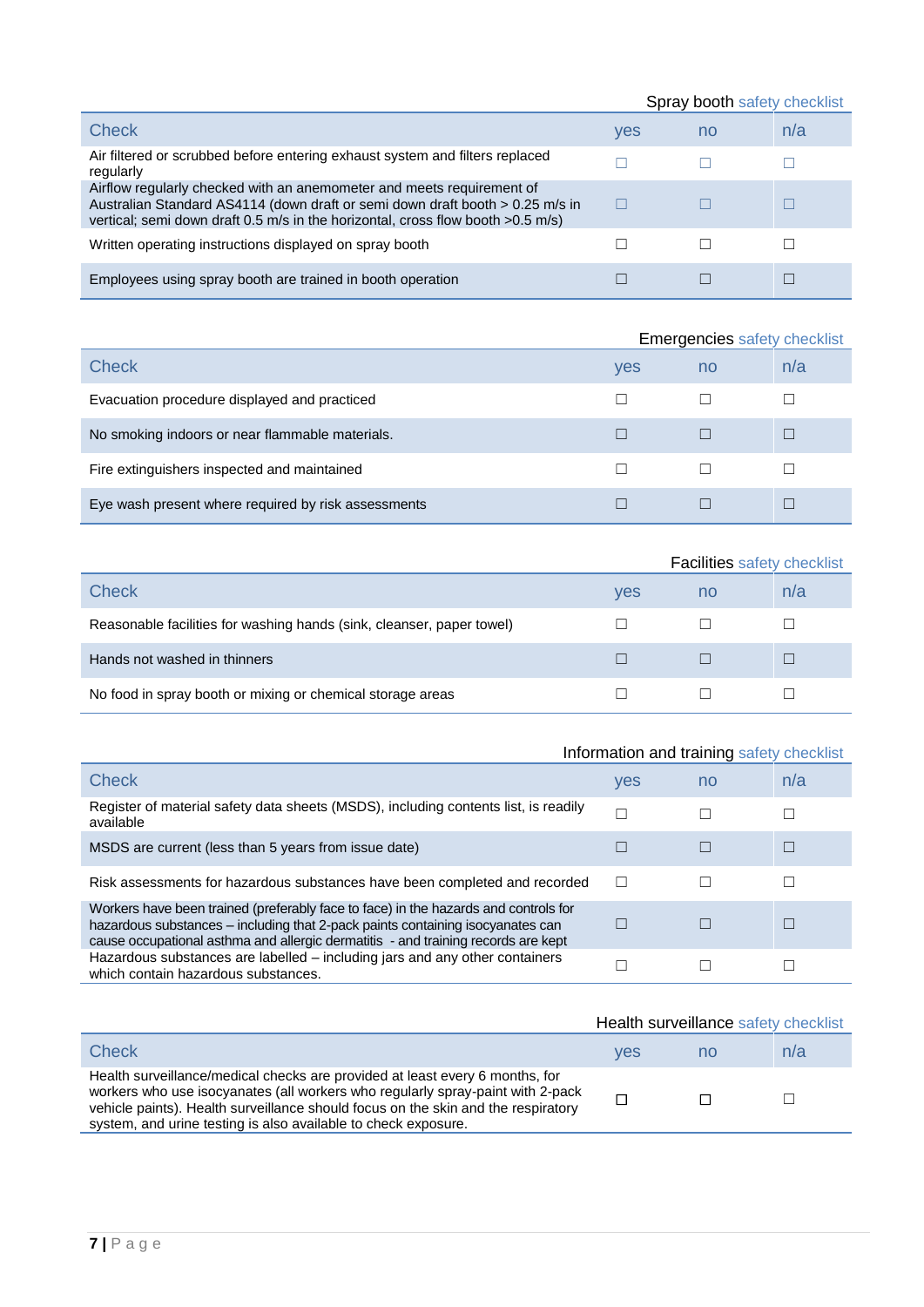| Hazardous substances safety checklist                                                                                                 |     |              |     |  |
|---------------------------------------------------------------------------------------------------------------------------------------|-----|--------------|-----|--|
| <b>Check</b>                                                                                                                          | yes | no           | n/a |  |
| Register of hazardous substances is complete (contents list and MSDS)                                                                 |     |              | П   |  |
| Register is readily available                                                                                                         |     |              | ш   |  |
| Hazardous substances are properly labelled: manufacturers labels on container                                                         |     |              |     |  |
| Decanted containers labelled with name, risk & safety phrases                                                                         | L   | Ш            | П   |  |
| Risk assessment has been completed for all substances and recorded in register                                                        | П   | H            | П   |  |
| Report is available where risk is significant                                                                                         | ш   | П            | П   |  |
| Practicable control measures have been implemented and maintained                                                                     | П   | $\mathbf{I}$ | П   |  |
| Hierarchy of control is taken into account                                                                                            | ш   | П            | П   |  |
| People who may be exposed or work with hazardous substances have been<br>provided with adequate information, instruction and training |     |              |     |  |
| Record of training includes health effects, controls, safe work methods, PPE                                                          | ┍   | □            | □   |  |
| Health surveillance is undertaken where appropriate                                                                                   |     |              |     |  |

|                                                                                                                                                                                                                                                                     |     | <b>Electricity safety checklist</b> |     |  |
|---------------------------------------------------------------------------------------------------------------------------------------------------------------------------------------------------------------------------------------------------------------------|-----|-------------------------------------|-----|--|
| <b>Check</b>                                                                                                                                                                                                                                                        | yes | no                                  | n/a |  |
| Electrical installations are installed, constructed, maintained, protected (cover) and tested to<br>minimise the risk of electric shock or fire. Evidence of maintenance and testing in place.<br>Components clearly marked and switchboard free from obstructions. |     |                                     |     |  |
| Hand held portable equipment is protected by RCD (not construction)<br>Switchboard or fixed sockets marked whether RCD protected.<br>Maintenance program in place                                                                                                   |     |                                     |     |  |
| Flexible cords and extension cords are used in a safe manner<br>Connection moulded or transparent plug<br>Plugs, sockets and extension leads in good condition and protected from damage                                                                            |     |                                     |     |  |
| Electrical installations are protected from damage that would increase the risk of<br>electrical shock or fire)                                                                                                                                                     |     |                                     |     |  |
| The work is organised for the safety of workers and others at the workplace<br>Work in the vicinity of power lines and plant                                                                                                                                        |     |                                     |     |  |

|                                                                                                                                                                                                                                                                        | Falls from height safety checklist |    |     |
|------------------------------------------------------------------------------------------------------------------------------------------------------------------------------------------------------------------------------------------------------------------------|------------------------------------|----|-----|
| Check                                                                                                                                                                                                                                                                  | yes                                | no | n/a |
| Practical control measures have been implemented and maintained to eliminate or reduce<br>the risk associated with work at heights – for instance no heavy items stored or frequently<br>used items stored on top shelves, safe use of steps and ladders are available |                                    |    |     |
| Portable ladders comply with AS 1892.1 (metal) or AS 1892.2 (wooden) – NO standing on<br>milk crates                                                                                                                                                                   |                                    |    |     |
| There is safe means of access and egress to the work being performed at heights, for<br>instance ladders, stairs, walkways, mechanical lifts are available and used                                                                                                    |                                    |    |     |
| That fixed ladders and accesses have fall prevention systems in place                                                                                                                                                                                                  |                                    |    |     |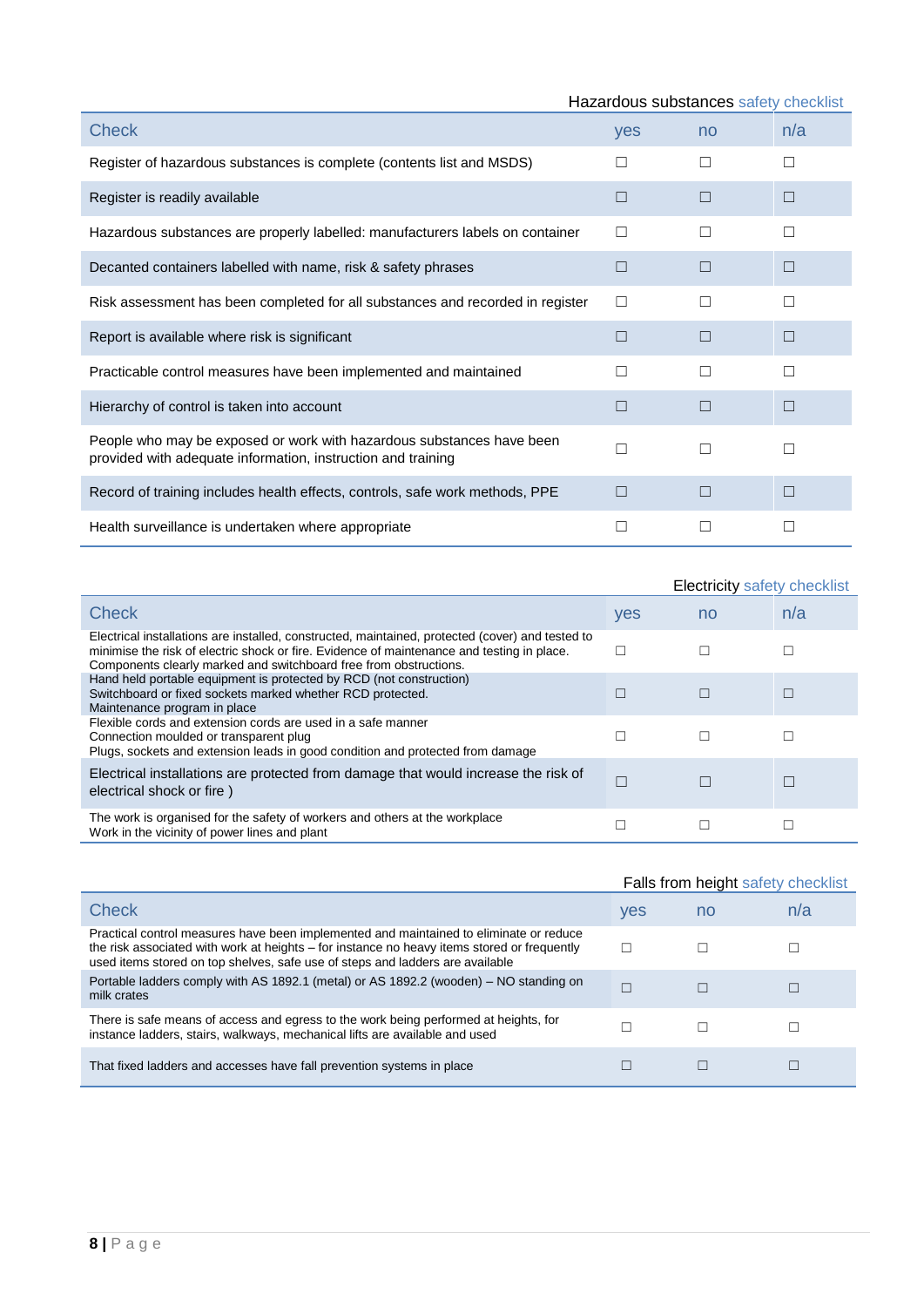|                                                                                                                                                                                                                                       | Manual tasks safety checklist |    |     |
|---------------------------------------------------------------------------------------------------------------------------------------------------------------------------------------------------------------------------------------|-------------------------------|----|-----|
| <b>Check</b>                                                                                                                                                                                                                          | yes                           | no | n/a |
| Practicable control measures have been implemented and maintained to eliminate or reduce<br>risk associated with manual handling work activity: hazard identification, risk assessment<br>conducted, employee feedback                |                               |    |     |
| Accident or hazard investigation is conducted                                                                                                                                                                                         |                               |    |     |
| Everyone involved in organising and implementing manual handling process or tasks where<br>manual handling hazards have been identified have been provided with adequate instruction<br>and training (induction and ongoing training) |                               |    |     |

|                                                                                                                                                                                                            | Mobile plant safety checklist |    |     |
|------------------------------------------------------------------------------------------------------------------------------------------------------------------------------------------------------------|-------------------------------|----|-----|
| Check                                                                                                                                                                                                      | yes                           | no | n/a |
| Mobile plant is maintained to minimise risks. Log book/records, pre-start checks                                                                                                                           |                               |    |     |
| Evidence of training/instruction. License if high risk work.                                                                                                                                               |                               |    |     |
| The plant is a safe condition, Eq Plant registration, access to cab, seat & seat-belt,<br>FOPS/ROPS as required, loadchart as required, operator's manual, controls labelled,<br>quarding dangerous parts. |                               |    |     |
| Work is organised for the safety of employees and others. Pedestrian control, traffic<br>management, 2-way communication as required, high-visibility clothing as required.                                |                               |    |     |
| Site hazards are identified, assessed and controlled (ramps, slopes, rough ground,<br>power lines, excavations, ground load limits, underground services)                                                  |                               |    |     |

## Induction and new workers safety checklist

| Check                                                                                                                             | yes | no | n/a |
|-----------------------------------------------------------------------------------------------------------------------------------|-----|----|-----|
| Induction and training is provided in relation to emergency/evacuation procedures                                                 |     |    |     |
| Information and training is provided in relation to hazard and accident reporting                                                 |     | L  |     |
| Safety induction training is provided to new and young workers in relation to hazards in the<br>workplace                         |     |    |     |
| Information and training in the use, maintenance and storage of personal protective<br>equipment (PPE) is provided                |     |    |     |
| Adequate supervision is in place to ensure that new and young workers are working in<br>accordance with safety instructions       |     |    |     |
| The risk of injury or harm to (young) visitors is reduced by means appropriate for the<br>workplace and the type of work activity |     |    |     |

|                                                                                                                                                                           | Slips and trips safety checklist |                          |              |
|---------------------------------------------------------------------------------------------------------------------------------------------------------------------------|----------------------------------|--------------------------|--------------|
| <b>Check</b>                                                                                                                                                              | yes                              | no                       | n/a          |
| Floors, stairs and ramps have unbroken and slip resistant surface<br>Special provisions for slip resistance provided in wet areas                                         | П                                | $\overline{\phantom{a}}$ |              |
| Floors, stairs and ramps are free from obstructions that may cause a person to trip or fall (eg.<br>electrical leads, hoses, floor mounted power boxes in walkways, etc.) | $\Box$                           | $\overline{\phantom{a}}$ | $\mathsf{L}$ |
| Access to egress from workplace safe and at all times kept free from obstructions                                                                                         | П                                | П                        | $\perp$      |
| Safe systems of work (eg. clean as you go policy) in place                                                                                                                | H                                |                          | П            |
| Warning signs available and erected near spills                                                                                                                           | П                                | ۰                        | П            |
| Guard rails or other safeguards provided on ramps and stairs                                                                                                              | $\Box$                           |                          | П            |
| Appropriate PPE, such as slip resistant footwear, provided                                                                                                                | П                                | $\Box$                   | П            |
| Ramps in areas where height of floor levels change and trolley access required or items are<br>carried regularly                                                          | П                                |                          | Ш            |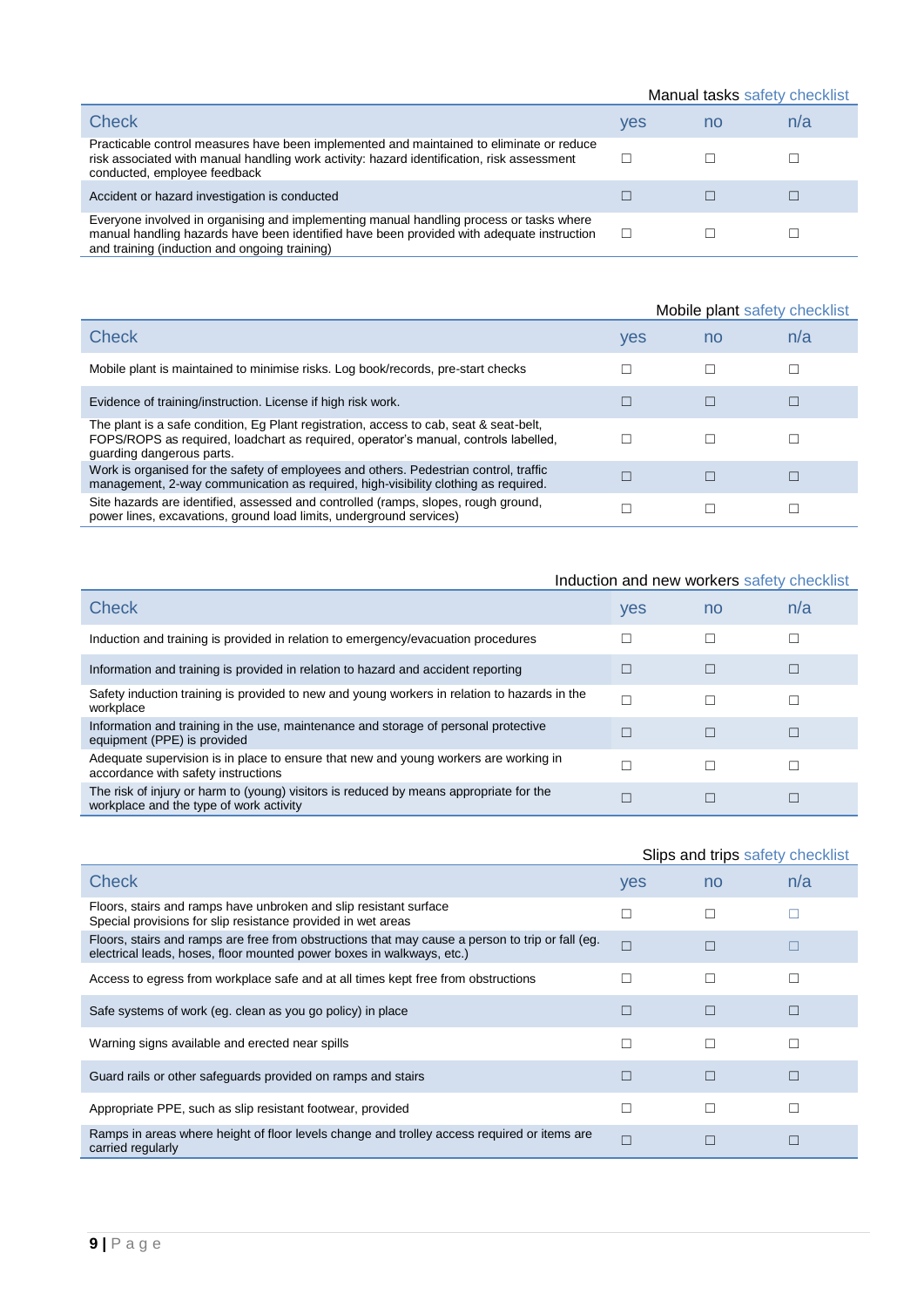|                                                                                                            |            | Hoses safety checklist |     |
|------------------------------------------------------------------------------------------------------------|------------|------------------------|-----|
| Check                                                                                                      | <b>ves</b> | no                     | n/a |
| There should be no damage that affects the structural integrity of the hose eg. Broken wires<br>or kinking | ┍          |                        |     |
| Bubbles or blisters in the outer covering that indicate leakage are reasons for discarding                 |            |                        |     |
| End fittings and crimping should be examined for cracks, damaged threads or other evidence<br>for damage   |            |                        |     |

|                                                                                                                                                                       | Pressure vessels safety checklist |  |     |
|-----------------------------------------------------------------------------------------------------------------------------------------------------------------------|-----------------------------------|--|-----|
| Check                                                                                                                                                                 | ves                               |  | n/a |
| Pressure equipment categorized as hazard level A, B, C or D according to the criteria set out<br>in AS 4343, but not pressure piping must be registered with WorkSafe |                                   |  |     |

|                                                                                                                                                                                                                                                                               | Machine guarding safety checklist |    |              |
|-------------------------------------------------------------------------------------------------------------------------------------------------------------------------------------------------------------------------------------------------------------------------------|-----------------------------------|----|--------------|
| <b>Check</b>                                                                                                                                                                                                                                                                  | yes                               | no | n/a          |
| Is every dangerous part of fixed, mobile or hand held powered plant (machinery) securely<br>fenced or guarded in accordance with Regulations 4.37 and 4.29, except where the plant is<br>so positioned or constructed that it is as safe as it would be if fenced or guarded? | П                                 | ΙI | $\mathbf{I}$ |
| Are adequate safe work procedures provided and documented to set, test and use<br>machinery during all cycles of production and maintenance? Look for:                                                                                                                        | П                                 | П  | П            |
| Pre-operational checks?                                                                                                                                                                                                                                                       | П                                 |    | П            |
| Presence sensing system: safe system of work documented and a clearly identified<br>warning provided when guard is muted?                                                                                                                                                     | П                                 | ⊓  | П            |
| Presence sensing system: inspection and maintenance records maintained?                                                                                                                                                                                                       | П                                 |    | П            |
| Appropriate isolation and lock-out procedures provided for maintenance?                                                                                                                                                                                                       | П                                 |    | П            |
| Where setting, testing and start-up of machinery is required with the final means of<br>safeguarding removed, have interim safeguards been provided?                                                                                                                          | $\Box$                            |    | П            |
| Where fixed physical guards are provided is adequate provision made for cleaning,<br>$\bullet$<br>maintenance, adjustment and repair?                                                                                                                                         | П                                 | ⊓  | П            |
| Where it is not practicable to guard machinery is a safe system of work in place for<br>$\bullet$<br>persons operating or passing in close proximity?                                                                                                                         | $\Box$                            |    | П            |
| Are operators and maintenance personnel properly trained, familiar with the operation and<br>set up of the machinery and able to demonstrate safety features?                                                                                                                 | П                                 |    |              |
| Are manufacturers decals, manuals and operator instructions readily available and in the<br>English language?                                                                                                                                                                 | $\Box$                            |    | П            |
| Is the highest level of guarding that is practicable being provided?                                                                                                                                                                                                          |                                   |    |              |

|                                                                                                                                   |     | Induction and new workers safety checklist |     |
|-----------------------------------------------------------------------------------------------------------------------------------|-----|--------------------------------------------|-----|
| Check                                                                                                                             | yes | no                                         | n/a |
| Induction and training is provided in relation to emergency/evacuation procedures                                                 | г   | П                                          |     |
| Information and training is provided in relation to hazard and accident reporting                                                 | П   | Ш                                          | Ш   |
| Safety induction training is provided to new and young workers in relation to hazards in the<br>workplace                         | г   |                                            |     |
| Information and training in the use, maintenance and storage of personal protective<br>equipment (PPE) is provided                | Г   | П                                          | г   |
| Adequate supervision is in place to ensure that new and young workers are working in<br>accordance with safety instructions       |     |                                            |     |
| The risk of injury or harm to (young) visitors is reduced by means appropriate for the<br>workplace and the type of work activity | Г   |                                            |     |